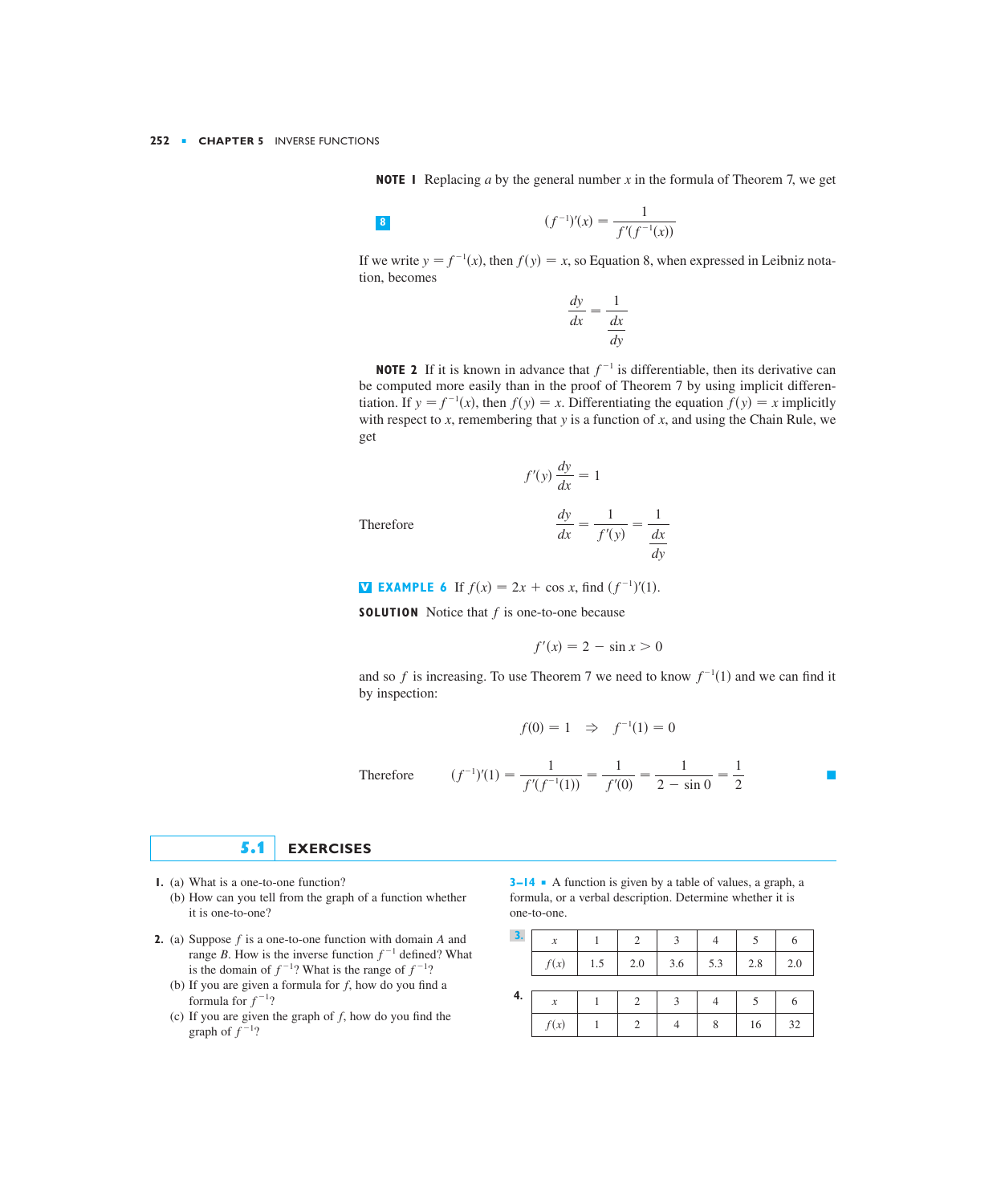

- **15.** If f is a one-to-one function such that  $f(2) = 9$ , what is  $f^{-1}(9)$ ?
- **16.** If  $f(x) = x + \cos x$ , find  $f^{-1}(1)$ .
- **17.** If  $h(x) = x + \sqrt{x}$ , find  $h^{-1}(6)$ .
- **18.** The graph of  $f$  is given.
	- (a) Why is  $f$  one-to-one?
		- (b) What are the domain and range of  $f^{-1}$ ?
		- (c) What is the value of  $f^{-1}(2)$ ?
		- (d) Estimate the value of  $f^{-1}(0)$ .



- **19.** The formula  $C = \frac{5}{9}(F 32)$ , where  $F \ge -459.67$ , expresses the Celsius temperature *C* as a function of the Fahrenheit temperature *F*. Find a formula for the inverse function and interpret it. What is the domain of the inverse function?
- **20.** In the theory of relativity, the mass of a particle with speed is *v*

$$
m = f(v) = \frac{m_0}{\sqrt{1 - v^2/c^2}}
$$

where  $m_0$  is the rest mass of the particle and  $c$  is the speed of light in a vacuum. Find the inverse function of  $f$  and explain its meaning.

**21–26** ■ Find a formula for the inverse of the function.

**21.** 
$$
f(x) = 3 - 2x
$$
 **22.**  $f(x) = \frac{4x - 1}{2x + 3}$ 

**23.** 
$$
f(x) = \sqrt{10 - 3x}
$$
  
\n**24.**  $y = 2x^3 + 3$   
\n**25.**  $y = \frac{1 - \sqrt{x}}{1 + \sqrt{x}}$   
\n**26.**  $f(x) = 2x^2 - 8x, \quad x \ge 2$ 

**27–28** • Find an explicit formula for  $f^{-1}$  and use it to graph  $f^{-1}$ , f, and the line  $y = x$  on the same screen. To check your work, see whether the graphs of  $f$  and  $f^{-1}$  are reflections about the line.

**27.**  $f(x) = x^4 + 1$ ,  $x \ge 0$ **28.**  $f(x) = \sqrt{x^2 + 2x}, \quad x > 0$ 

■■■■■■■■■■■■

**29–30** • Use the given graph of f to sketch the graph of  $f^{-1}$ .



## **31–34** ■

- (a) Show that  $f$  is one-to-one.
- (b) Use Theorem 7 to find  $(f^{-1})'(a)$ .
- (c) Calculate  $f^{-1}(x)$  and state the domain and range of  $f^{-1}$ .
- (d) Calculate  $(f^{-1})'(a)$  from the formula in part (c) and check that it agrees with the result of part (b).
- (e) Sketch the graphs of f and  $f^{-1}$  on the same axes.

**31.** 
$$
f(x) = x^3
$$
,  $a = 8$ 

**32.** 
$$
f(x) = \sqrt{x - 2}, \quad a = 2
$$

- **33.**  $f(x) = 9 x^2$ ,  $0 \le x \le 3$ ,  $a = 8$
- **34.**  $f(x) = 1/(x 1), \quad x > 1, \quad a = 2$
- ■■■■■■■■■■■■ **35–38** ■ Find  $(f^{-1})'(a)$ .

- **35.**  $f(x) = x^3 + x + 1$ ,  $a = 1$
- **36.**  $f(x) = x^5 x^3 + 2x$ ,  $a = 2$
- **37.**  $f(x) = 3 + x^2 + \tan(\pi x/2), -1 < x < 1, a = 3$

**38.** 
$$
f(x) = \sqrt{x^3 + x^2 + x + 1}
$$
,  $a = 2$ 

- ■■■■■■■■■■■■
- **39.** Suppose  $f^{-1}$  is the inverse function of a differentiable function f and  $f(4) = 5$ ,  $f'(4) = \frac{2}{3}$ . Find  $(f^{-1})'(5)$ .
- **40.** Suppose  $f^{-1}$  is the inverse function of a differentiable function *f* and let  $G(x) = 1/f^{-1}(x)$ . If  $f(3) = 2$  and  $f'(3) = \frac{1}{9}$ , find  $G'(2)$ .
- **41.** Show that the function  $f(x) = \sqrt{x^3 + x^2 + x + 1}$  is oneto-one. Use a computer algebra system to find an explicit expression for  $f^{-1}(x)$ . (Your CAS will produce three